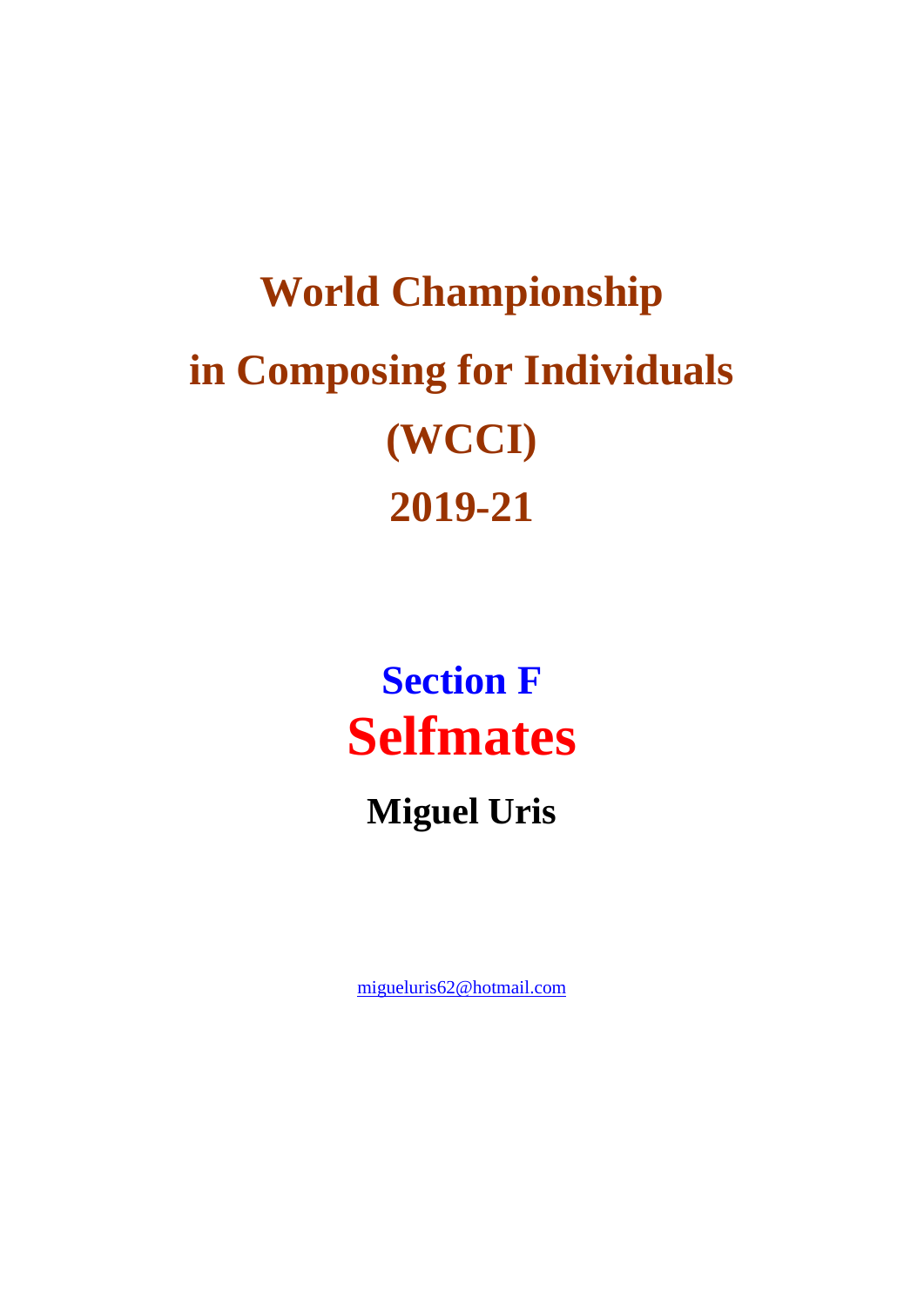### **Nº 1**

#### **Miguel Uris** *Best Problems* 98, nº 4547 (2021) *Award has not been yet issued*



7r/3Bk3/2P1N1P1/2R1P3/8/2Bp4/3P3p/3K2br

1. Rb5? (**A**) [2. Bb4 ... Bc5#] 1... Rh4! (**a**) 1. Rc4? (**B**) [2. Bb4 ... Bc5#] 1... Rb8! (**b**) **1. Bb4!** [2. R~+ ... Bc5#] 1... Rb8 (**b**) 2. Rb5 (**A**) ... Bc5# 1... Rh4 (**a**) 2. Rc4 (**B**) ... Bc5#

Banny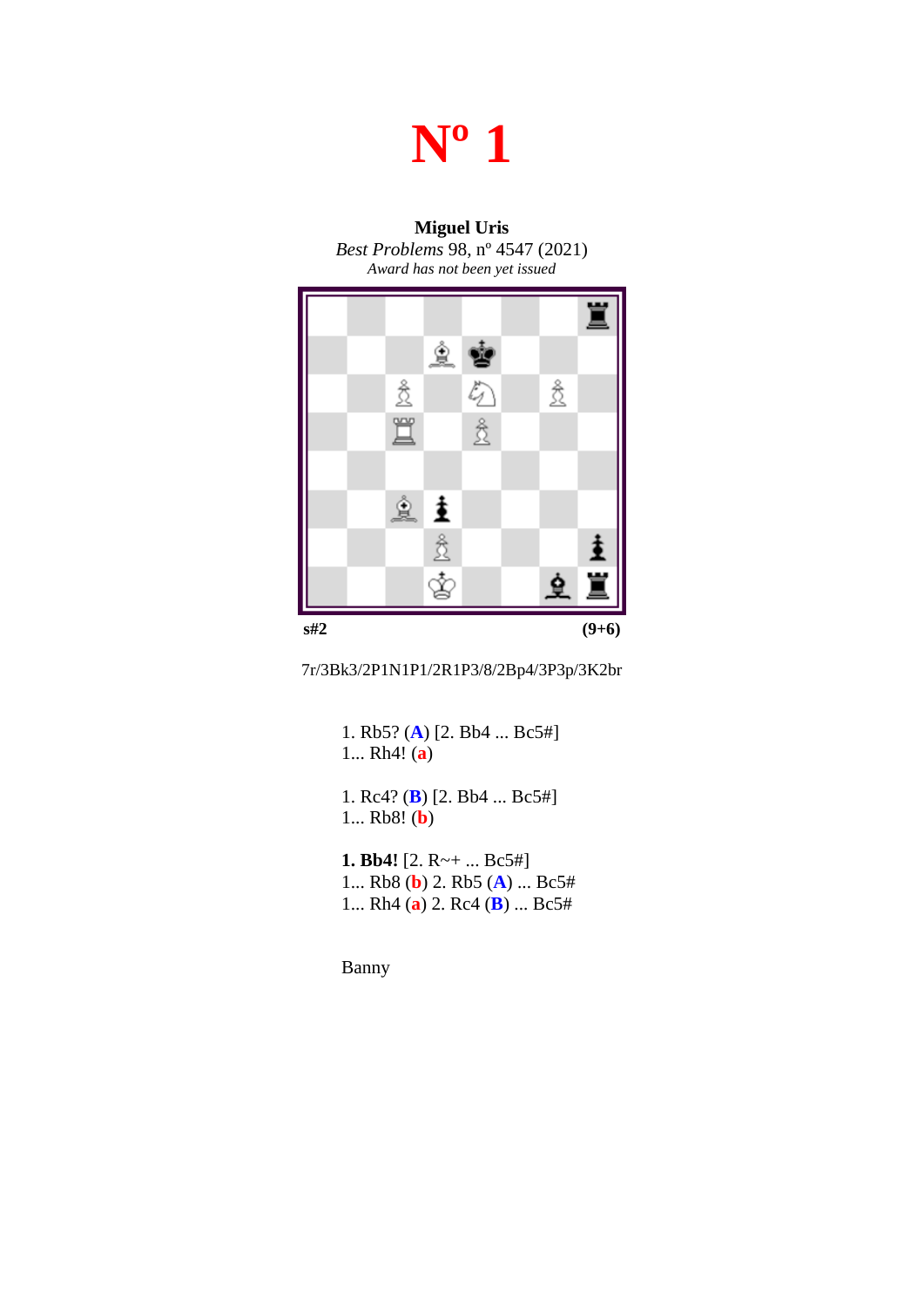### **Nº 2**

**Miguel Uris** *Sinfonie Scacchistiche* 4/2020, nº 1477



2b2RBQ/1pRpp3/1P2npP1/1p1kN3/1B4N1/p1P2P2/P6p/K5br

1. Qh5? [2. Se3 (**A**)... Bxe3#] 1... f5! (**a**) 1. Bxe7? [2. Rc5 (**B**)... Bxc5#] 1... d6! (**b**) **1. Rd8!** zz 1... f5 (**a**) 2. Se3 (**A**)... Bxe3# 1... d6 (**b**) 2. Rc5 (**B**)... Bxc5# 1... fxe5 2. Se3 ... Bxe3#

Dombrovskis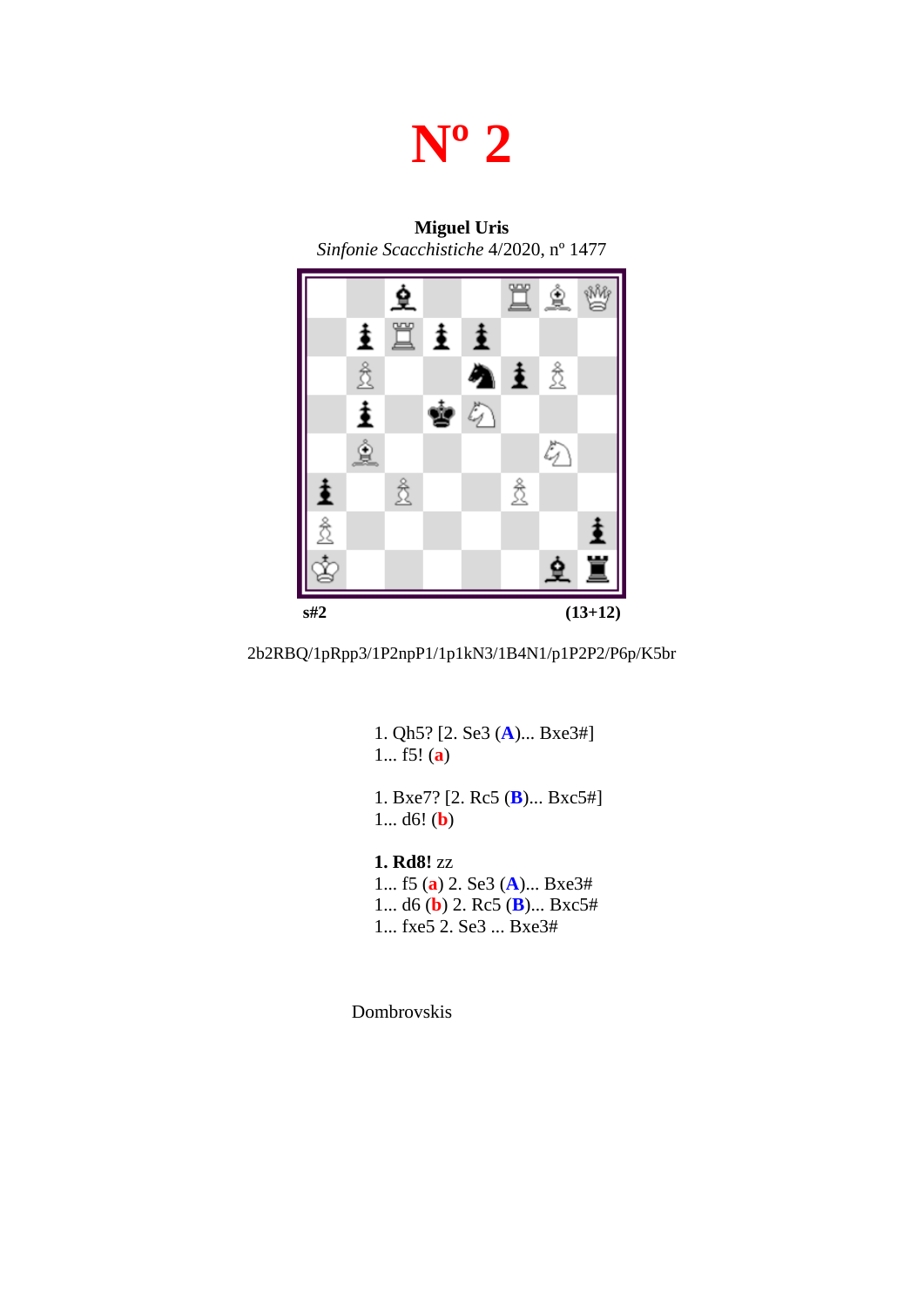## **Nº 3**

Miguel Uris *Pat a Mat* 107, nº 27 (2019)





 **1. Qxh6!** [2.Qf4+ (**A**) ... Sxf4#]  $[2.Sg5+(B) ... Sxg5+]$  $[2.5d2+(C) ... Bxd2!]$  1... f4 (**a**) 2.Qxf4+ (**A**) ... Sxf4# 1... Sxh6 (**b**) 2.Sg5+ (**B**) ... Sxg5# 1... Be8 (**c**) 2.Sd2+ (**C**) ... Bxd2# 1... g5 (**d**) 2.Qxe6+ (**D**) ... Bxe6#

Kärlstrom-Fleck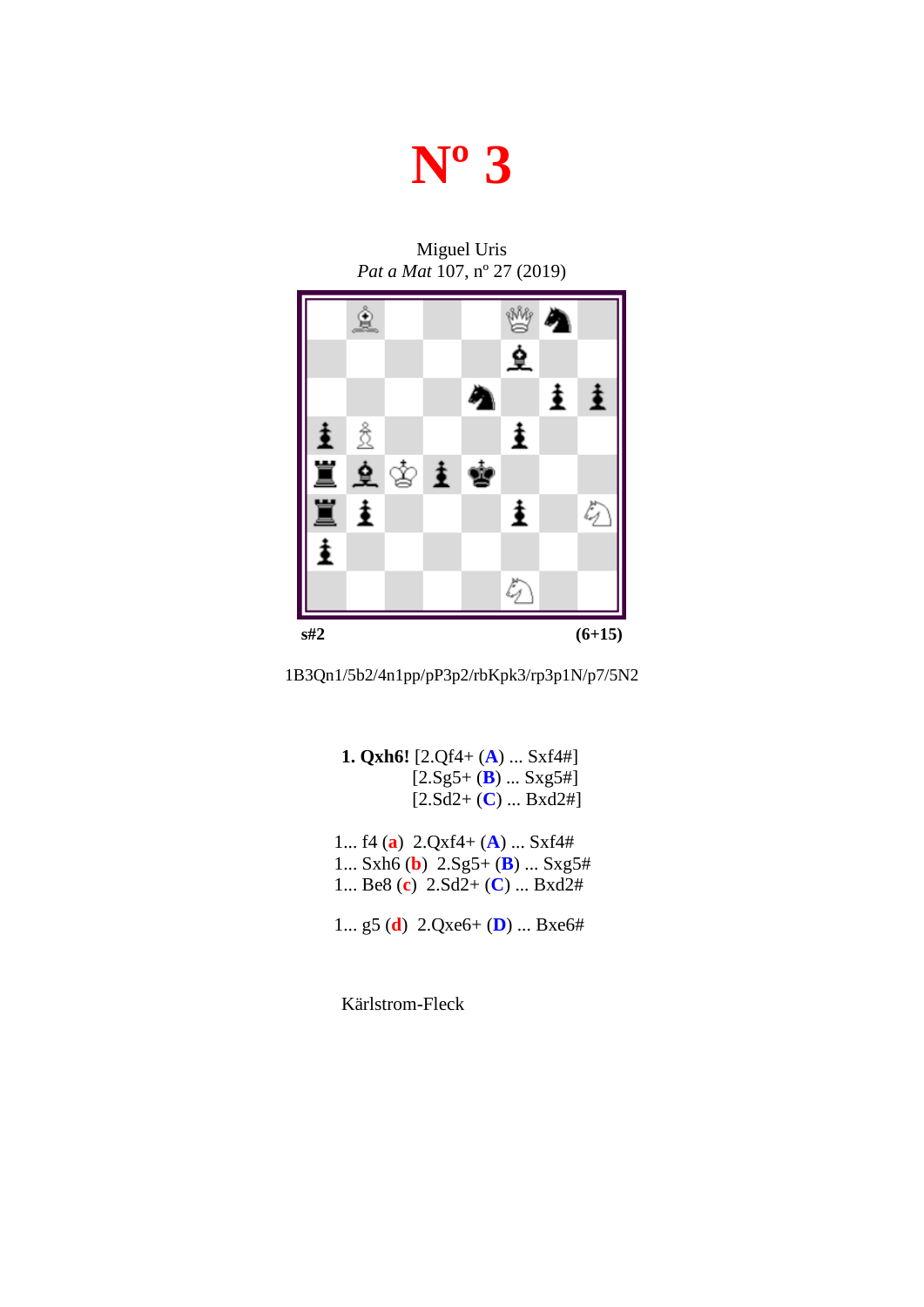

**Miguel Uris** *Best Problems* 95, nº 4380 (2020)



2R1BR2/N3p3/3pP2B/4P3/8/1p3Q2/prpP1P2/K1kN4

```
1. Bc6? zz 
1... dxe5 (a) 2. Be4 (A) ... Rb1#
1... d5 (b) 2. Bxd5 (B) ... Rb1#
1... cxd1=~! 
1. Rf4? zz
1... dxe5 (a) 2. Re4 (C) ... Rb1#
1... d5 (b) 2. Rd4 (D) ... Rb1#
1... Kxd2! 
1. Sc6? zz
1... dxe5 (a) 2. Sxe5 (E) ... Rb1#
1... d5 (b) 2. Sd4 (F) ... Rb1#
1... cxd1=-!
1. Sc3? zz
1... dxe5 2. Se4 (G) ... Rb1#
1... d5 2. Sxd5 (H) ... Rb1#
1... Tb1+!
1. Bh5! zz
1... dxe5 (a) 2. Qe4 (I) ... Rb1#
1... d5 (b) 2. Qxd5 (J) ... Rb1#
```
Zagoruiko (5x2)